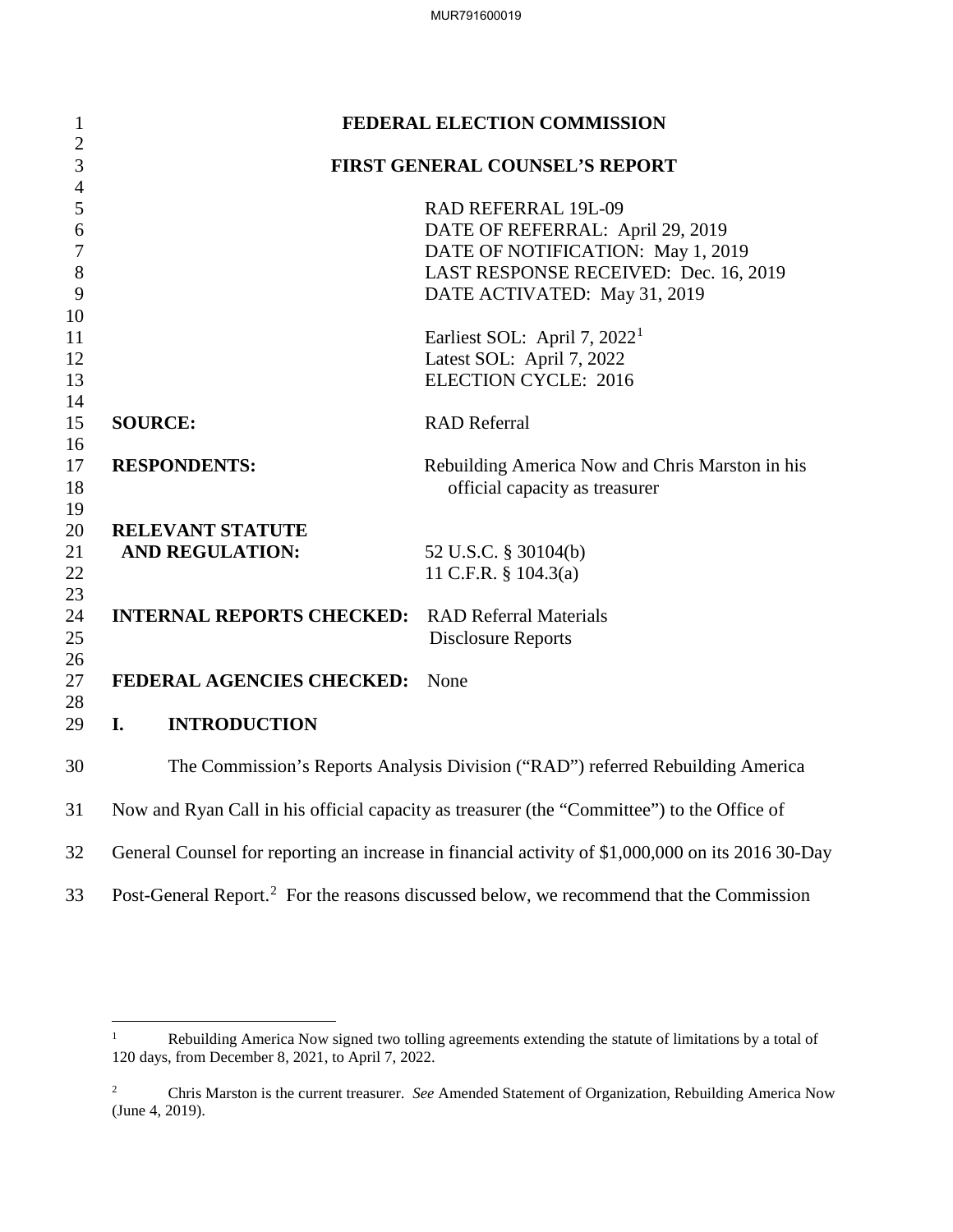RR 19L-09 (Rebuilding America Now) First General Counsel's Report Page 2 of 6

1 open a MUR, find reason to believe that the Committee violated 52 U.S.C. § 30104(b), and 2 authorize pre-probable cause conciliation with the Committee.

### 3 **II. FACTUAL AND LEGAL ANALYSIS**

## 4 **A. Factual Background**

5 The Committee is an independent expenditure-only political committee.<sup>[3](#page-1-0)</sup> On 6 December 8, 2016, the Committee filed its 2016 30-Day Post-General Report disclosing 7 \$2,272,681.95 in itemized contributions and \$1,842.99 in unitemized contributions from 8 individuals.<sup>[4](#page-1-1)</sup> On November 2, 2018, the Committee filed an amended 2016 30-Day Post-9 General Report disclosing \$3,272,558.95 in itemized contributions and \$1,965.99 in unitemized 10 contributions, an increase of  $$1,000,000.00$  in receipts from the original report.<sup>[5](#page-1-2)</sup> On 11 February 12, 2019, RAD sent a Request for Additional Information ("RFAI") to the Committee 12 regarding the substantial increase in financial activity.<sup>[6](#page-1-3)</sup> In response to the RFAI, the Committee 13 filed a Miscellaneous Electronic Submission ("FEC Form 99") stating that a \$1 million 14 contribution that it received from a donor on October 31, 2016, appeared to be a duplicate of the 15 \$1 million contribution that it received from the same donor on October 20, 2016, so it did not 16 disclose the October 31, 2016, contribution on its original 2016 30-Day Post-General Report.<sup>[7](#page-1-4)</sup> 17 After reconciling its 2016 bank statements, the Committee asserts, it determined that the donor 18 had in fact made an additional contribution of \$1 million on October 31, 2016, which the

<span id="page-1-0"></span>3 *See* Amended Statement of Organization, Rebuilding America Now (June 4, 2019).

<span id="page-1-2"></span>5 *Id*.

 $\overline{a}$ 

<span id="page-1-3"></span> 6 *Id*. at 2. *See* RFAI to Committee on 2016 30-Day Pre-General Report (Feb. 12, 2019).

<span id="page-1-4"></span>7 Referral at 2, Attachment 2; *See also* Committee Miscellaneous Electronic Submission (Mar. 19, 2019).

<span id="page-1-1"></span><sup>4</sup> Referral at 1.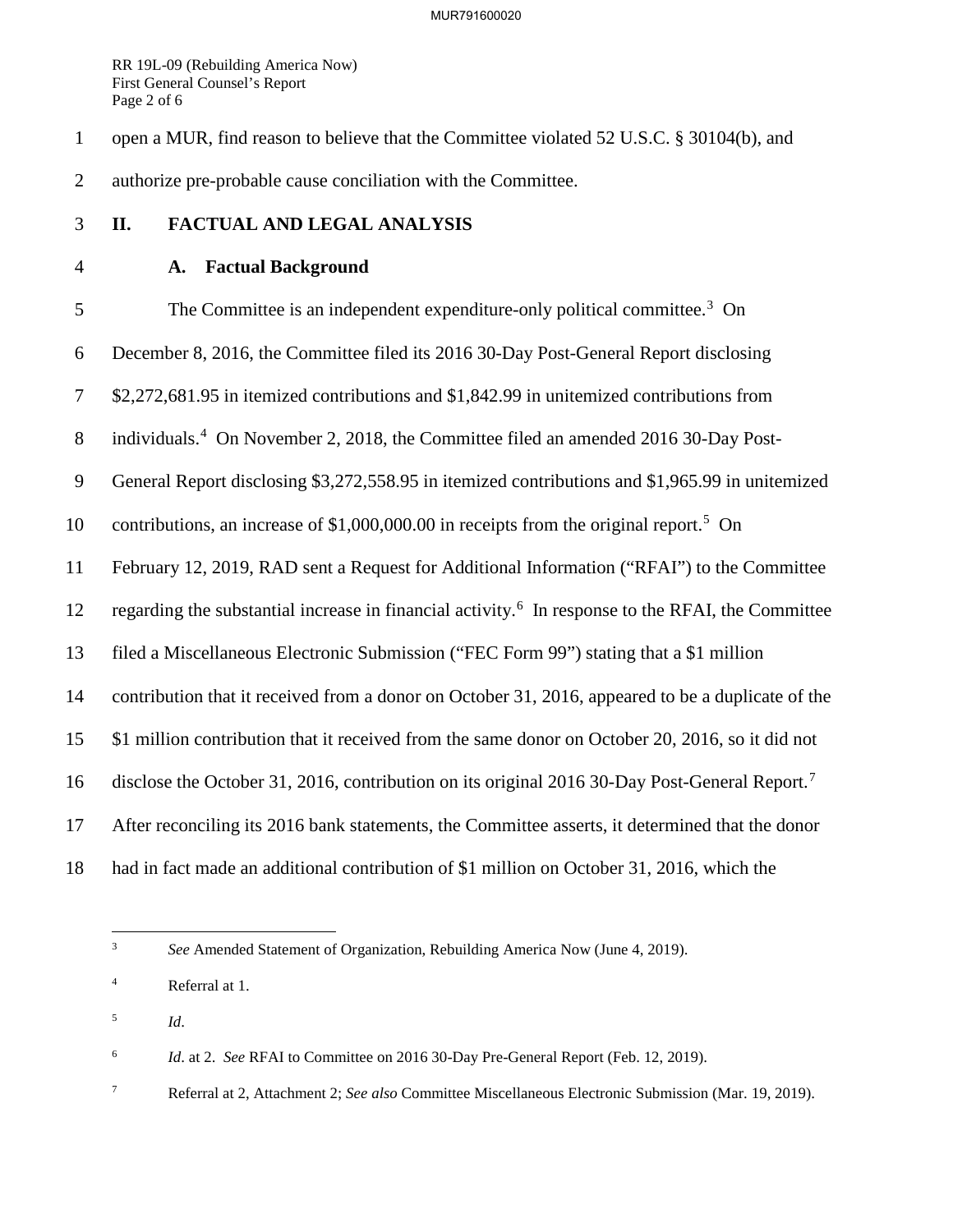#### MUR791600021

RR 19L-09 (Rebuilding America Now) First General Counsel's Report Page 3 of 6

1 Committee included in its 2016 Year-End Report's cash-on-hand balance.<sup>[8](#page-2-0)</sup> The Committee 2 further states that in September 2018, it conducted a review of its 2016 disclosure reports and discovered that it had not itemized the \$1 million contribution on October 31, 2016.<sup>[9](#page-2-1)</sup> The 4 Committee then filed an amended 2016 30-Day Post-General Report to disclose this  $5$  contribution.<sup>[10](#page-2-2)</sup> 6 The Committee's brief response to the referral requests pre-probable cause conciliation to 7 resolve this matter. 8 **B. Legal Analysis**  9 The Federal Election Campaign Act of 1971, as amended (the "Act"), requires committee 10 treasurers to file reports of receipts and disbursements in accordance with the provisions of 11 52 U.S.C. § 30104.<sup>[12](#page-2-3)</sup> These reports must include, *inter alia*, the total amount of receipts and 12 disbursements, including the appropriate itemizations, where required.<sup>[13](#page-2-4)</sup> 13 The Committee did not comply with the reporting requirements when it failed to disclose 14 a contribution of \$1 million on its 2016 30-Day Post-General Report. The Committee

<span id="page-2-0"></span> $\frac{1}{8}$ *Id*.

<span id="page-2-1"></span>9 *Id*.

<span id="page-2-3"></span><sup>12</sup> 52 U.S.C. § 30104(a)(1); 11 C.F.R. § 104.1(a).

<span id="page-2-4"></span>13 *See* 52 U.S.C. § 30104(b); 11 C.F.R. § 104.3(a).

<span id="page-2-2"></span><sup>&</sup>lt;sup>10</sup> *Id.* RAD previously referred the Committee for reporting a cash-on-hand discrepancy of \$994,970 on its 2016 Year-End Report. *See* RR 18L-23. With the filing of the amended 2016 30-Day Post-General Report disclosing the \$1 million contribution received on October 31, 2016, the instant referral reframes the Committee's disclosure violation as increased activity. RAD rescinded RR 18L-23 on August 12, 2020.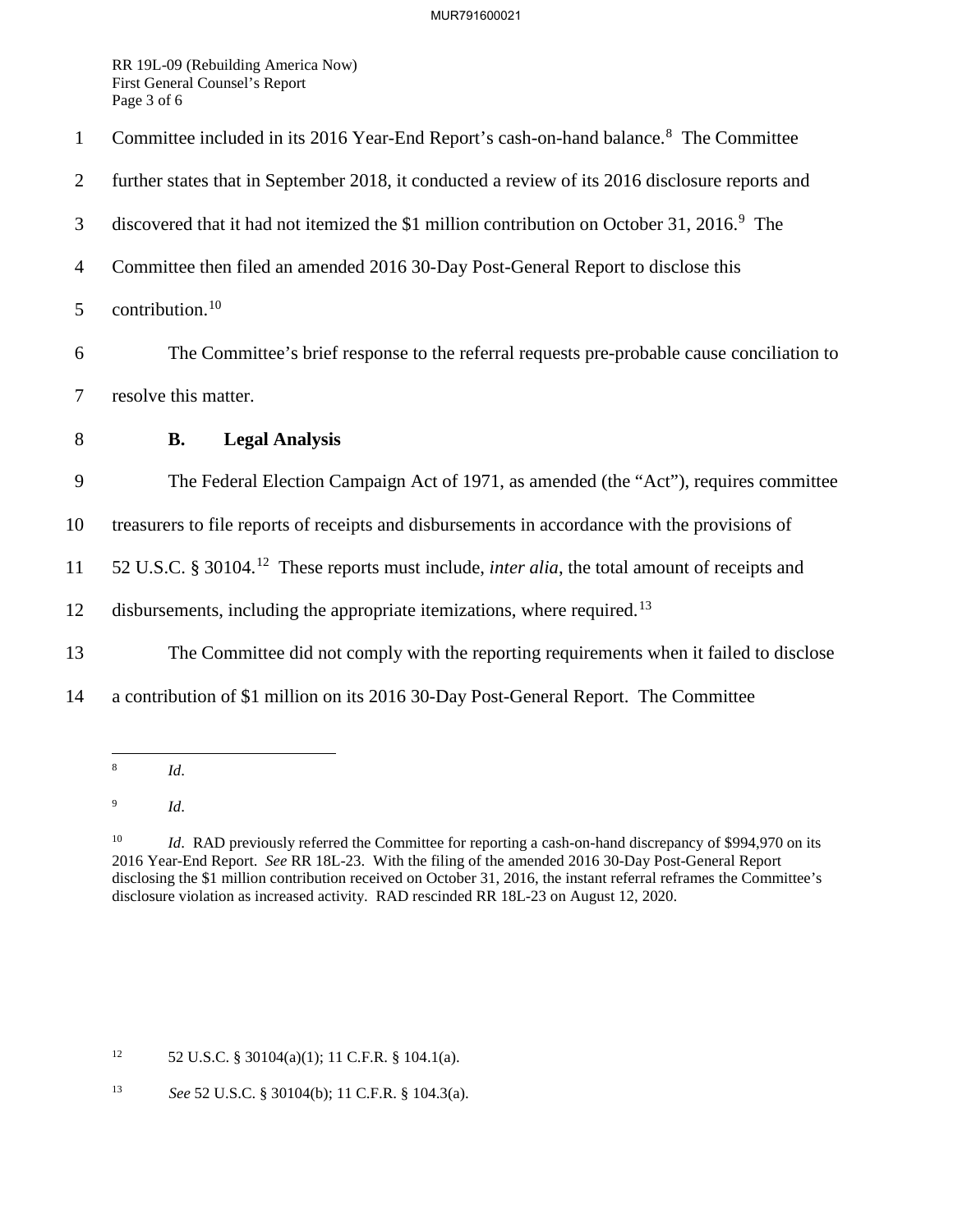### MUR791600022

RR 19L-09 (Rebuilding America Now) First General Counsel's Report Page 4 of 6

- 1 acknowledges in its FEC Form 99 that not all contributions were reported. Accordingly, we
- 2 recommend that the Commission open a MUR and find reason to believe that the Committee
- 3 violated 52 U.S.C. § 30104(b).
- 
- 
- 
- 
- 
- 
- 
- 
- 
- 
- 
- 
- 
- 
- 
-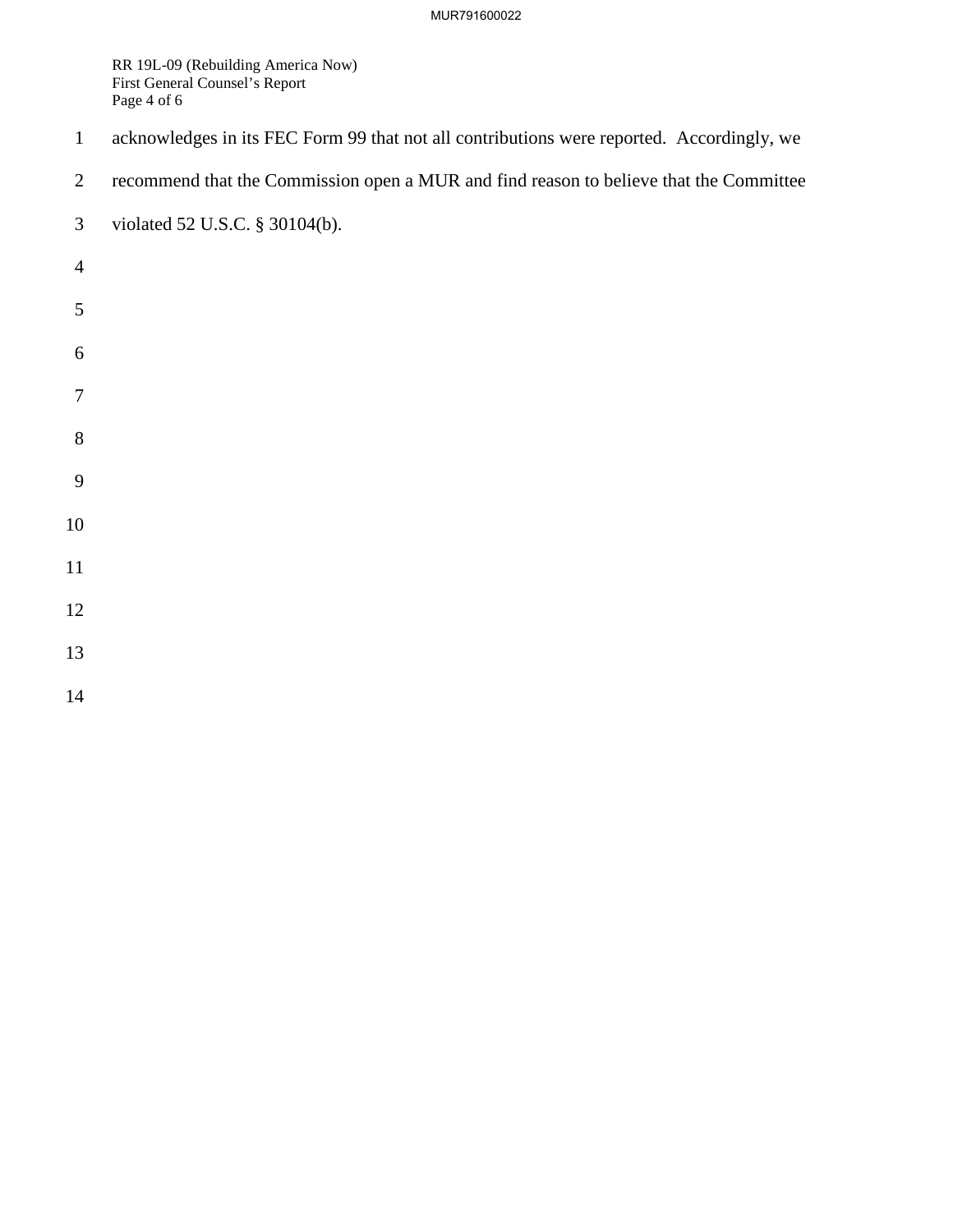RR 19L-09 (Rebuilding America Now) First General Counsel's Report Page 5 of 6

| 1                   |     |    |                                                                                                                                                                                                                           |
|---------------------|-----|----|---------------------------------------------------------------------------------------------------------------------------------------------------------------------------------------------------------------------------|
| $\overline{2}$      |     |    |                                                                                                                                                                                                                           |
| 3                   |     |    |                                                                                                                                                                                                                           |
| 4                   |     |    |                                                                                                                                                                                                                           |
| 5                   |     |    |                                                                                                                                                                                                                           |
| 6<br>$\overline{7}$ | IV. |    | <b>RECOMMENDATIONS</b>                                                                                                                                                                                                    |
| 8                   |     | 1. | Open a MUR;                                                                                                                                                                                                               |
| 9<br>10<br>11<br>12 |     | 2. | Find reason to believe that Rebuilding America Now and Chris Marston in his<br>official capacity as treasurer violated 52 U.S.C. § 30104(b) by failing to report<br>contributions on its 2016 30-Day Post-General Report; |
| 13<br>14            |     | 3. | Approve the attached Factual and Legal Analysis;                                                                                                                                                                          |
| 15<br>16<br>17      |     | 4. | Enter into conciliation with Rebuilding America Now and Chris Marston in his<br>official capacity as treasurer prior to a finding of probable cause to believe;                                                           |
| 18                  |     | 5. | Approve the attached conciliation agreement; and                                                                                                                                                                          |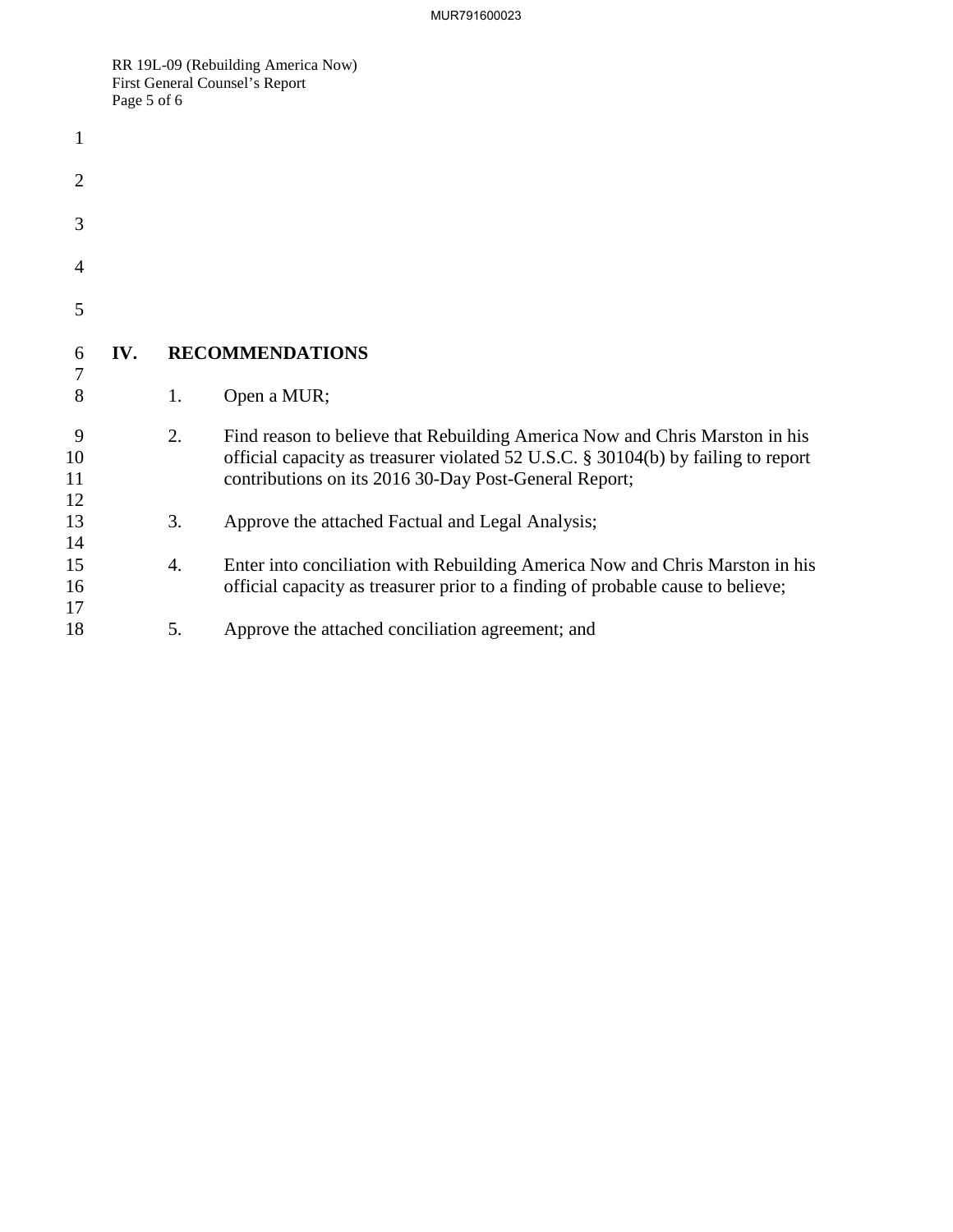RR 19L-09 (Rebuilding America Now) First General Counsel's Report Page 6 of 6

| 1              | 6.          | Approve the appropriate letter.   |                                                  |
|----------------|-------------|-----------------------------------|--------------------------------------------------|
| 2              |             |                                   |                                                  |
| 3              |             |                                   | Lisa J. Stevenson                                |
| $\overline{4}$ |             |                                   | <b>Acting General Counsel</b>                    |
| 5              |             |                                   |                                                  |
| 6              |             |                                   | <b>Charles Kitcher</b>                           |
| 7              |             |                                   | Acting Associate General Counsel for Enforcement |
| 8              |             |                                   |                                                  |
| 9<br>10        | 04.15.21    |                                   | Stephen Juna                                     |
| 11             | Date        |                                   |                                                  |
| 12             |             |                                   | Deputy Associate General Counsel for Enforcement |
| 13             |             |                                   |                                                  |
| 14             |             |                                   |                                                  |
| 15             |             |                                   | Mark Allen                                       |
| 16             |             |                                   | Mark Allen                                       |
| 17             |             |                                   | <b>Assistant General Counsel</b>                 |
| 18             |             |                                   |                                                  |
| 19             |             |                                   |                                                  |
| 20             |             |                                   | Delbert K. Rigsby<br>Delbert K. Rigsby           |
|                |             |                                   |                                                  |
| 21<br>22       |             |                                   | Attorney                                         |
| 23             |             |                                   |                                                  |
| 24             | Attachments |                                   |                                                  |
| 25             | 1.          | <b>Factual and Legal Analysis</b> |                                                  |
| 26             |             |                                   |                                                  |
|                |             |                                   |                                                  |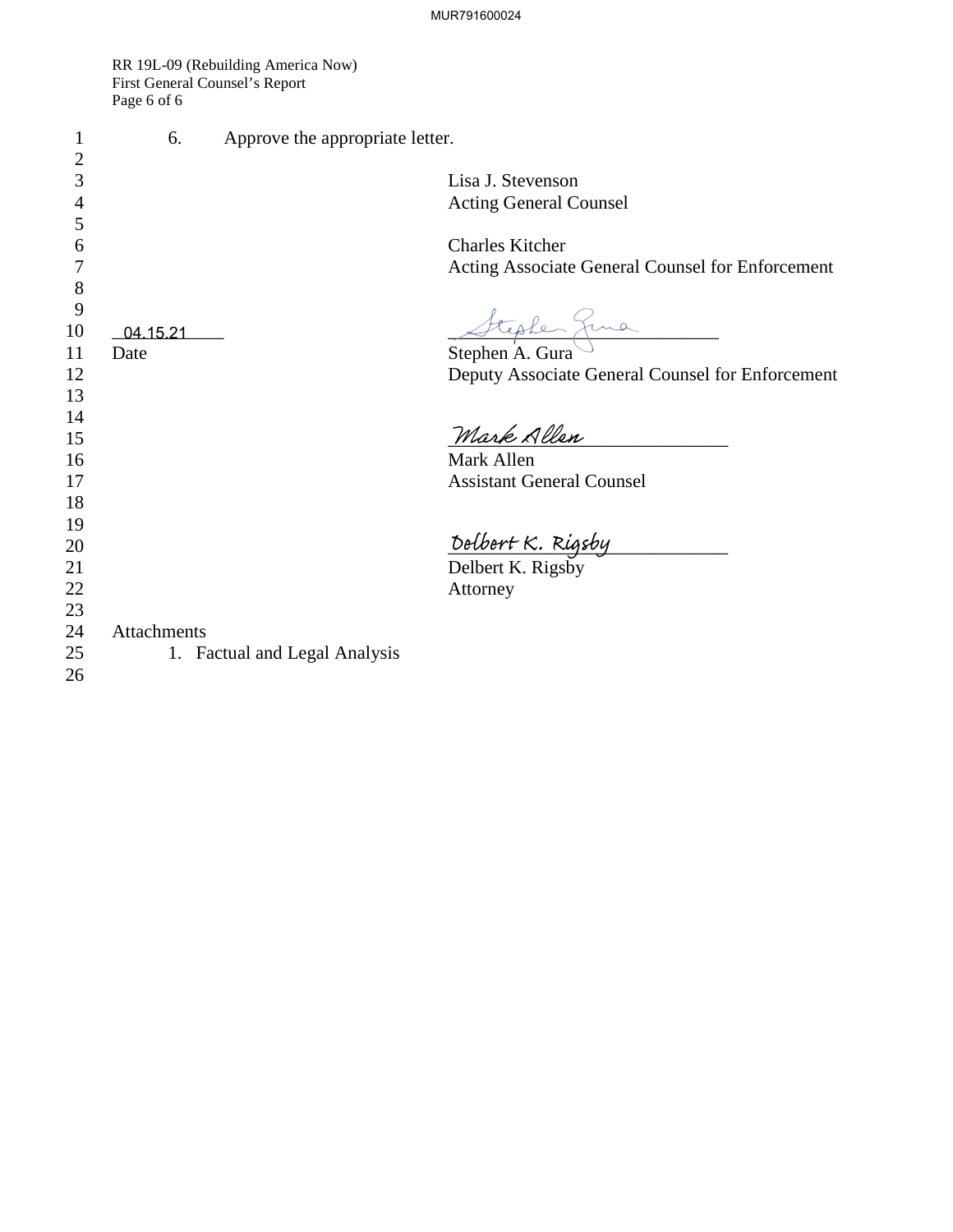| $\mathbf{1}$                  | FEDERAL ELECTION COMMISSION                                                                                            |  |  |  |
|-------------------------------|------------------------------------------------------------------------------------------------------------------------|--|--|--|
| $\mathbf{2}$<br>3             | <b>FACTUAL AND LEGAL ANALYSIS</b>                                                                                      |  |  |  |
| $\overline{4}$<br>5<br>6<br>7 | <b>RESPONDENTS: Rebuilding America Now and</b><br><b>MUR</b><br>Chris Marston in his official capacity<br>as treasurer |  |  |  |
| 8<br>9                        | <b>INTRODUCTION</b><br>I.                                                                                              |  |  |  |
| 10<br>11                      | The matter was generated based on information ascertained by the Federal Election                                      |  |  |  |
| 12                            | Commission ("Commission") in the normal course of carrying out its supervisory                                         |  |  |  |
| 13                            | responsibilities. <sup>1</sup> The Commission's Reports Analysis Division referred Rebuilding America                  |  |  |  |
| 14                            | Now and Ryan Call in his official capacity as treasurer (the "Committee") to the Office of                             |  |  |  |
| 15                            | General Counsel for reporting an increase in financial activity of \$1,000,000 on its 2016 30-Day                      |  |  |  |
| 16                            | Post-General Report. <sup>2</sup> For the reasons discussed below, the Commission finds that there is                  |  |  |  |
| 17                            | reason to believe that the Committee violated 52 U.S.C. § 30104(b).                                                    |  |  |  |
| 18                            | <b>FACTUAL AND LEGAL ANALYSIS</b><br>II.                                                                               |  |  |  |
| 19                            | <b>Factual Background</b><br>A.                                                                                        |  |  |  |
| 20                            | The Committee is an independent expenditure-only political committee. <sup>3</sup> On                                  |  |  |  |
| 21                            | December 8, 2016, the Committee filed its 2016 30-Day Post-General Report disclosing                                   |  |  |  |
| 22                            | \$2,272,681.95 in itemized contributions and \$1,842.99 in unitemized contributions from                               |  |  |  |
| 23                            | individuals. <sup>4</sup> On November 2, 2018, the Committee filed an amended 2016 30-Day Post-                        |  |  |  |
| 24                            | General Report disclosing \$3,272,558.95 in itemized contributions and \$1,965.99 in unitemized                        |  |  |  |

<span id="page-6-3"></span>4 Referral at 1.

<span id="page-6-0"></span> $\frac{1}{1}$ *See* 52 U.S.C. § 30109(a)(2).

<span id="page-6-1"></span><sup>2</sup> Chris Marston is the current treasurer. *See* Amended Statement of Organization, Rebuilding America Now (June 4, 2019).

<span id="page-6-2"></span> 3 *See* Amended Statement of Organization, Rebuilding America Now (June 4, 2019).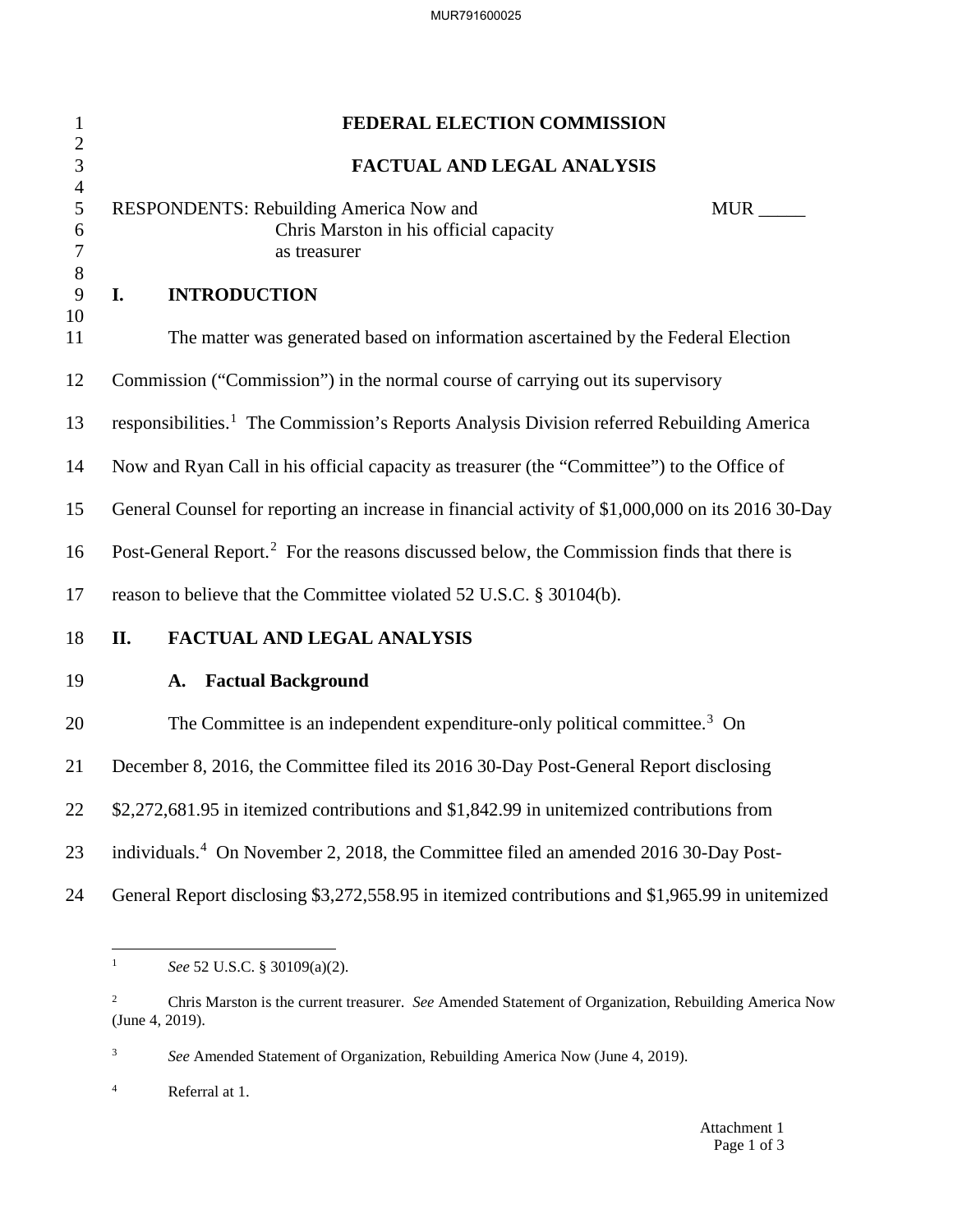MUR \_\_\_\_\_ (Rebuilding America Now) Factual and Legal Analysis Page 2 of 3

| $\mathbf{1}$   | contributions, an increase of $$1,000,000.00$ in receipts from the original report. <sup>5</sup> On February |
|----------------|--------------------------------------------------------------------------------------------------------------|
| 2              | 12, 2019, RAD sent a Request for Additional Information ("RFAI") to the Committee regarding                  |
| 3              | the substantial increase in financial activity. <sup>6</sup> In response to the RFAI, the Committee filed a  |
| $\overline{4}$ | Miscellaneous Electronic Submission ("FEC Form 99") stating that a \$1 million contribution that             |
| 5              | it received from a donor on October 31, 2016, appeared to be a duplicate of the \$1 million                  |
| 6              | contribution that it received from the same donor on October 20, 2016, so it did not disclose the            |
| $\tau$         | October 31, 2016, contribution on its original 2016 30-Day Post-General Report. <sup>7</sup> After           |
| 8              | reconciling its 2016 bank statements, the Committee asserts, it determined that the donor had in             |
| 9              | fact made an additional contribution of \$1 million on October 31, 2016, which the Committee                 |
| 10             | included in its 2016 Year-End Report's cash-on-hand balance. <sup>8</sup> The Committee further states       |
| 11             | that in September 2018, it conducted a review of its 2016 disclosure reports and discovered that             |
| 12             | it had not itemized the \$1 million contribution on October 31, 2016. <sup>9</sup> The Committee then filed  |
| 13             | an amended 2016 30-Day Post-General Report to disclose this contribution.                                    |
| 14             | The Committee's brief response to the referral requests pre-probable cause conciliation to                   |
| 15             | resolve this matter. <sup>10</sup>                                                                           |

<span id="page-7-0"></span> $\frac{1}{5}$ 

*Id*.

<span id="page-7-3"></span>8 *Id*.

<span id="page-7-4"></span>9 *Id*.

<span id="page-7-5"></span><sup>10</sup> Committee Resp. at 1 (May 22, 2019). The Committee also submitted supplemental responses on July 8, 2019 and December 16, 2019, which primarily concern other issues and do not explain the Committee's failure to report the \$1 million in contributions on its original 2016 30-Day Post-General Report.

> Attachment 1 Page 2 of 3

<span id="page-7-1"></span><sup>6</sup> *Id*. at 2. *See* RFAI to Committee on 2016 30-Day Pre-General Report (Feb. 12, 2019).

<span id="page-7-2"></span><sup>7</sup> Referral at 2, Attachment 2; *See also* Committee Miscellaneous Electronic Submission (Mar. 19, 2019).